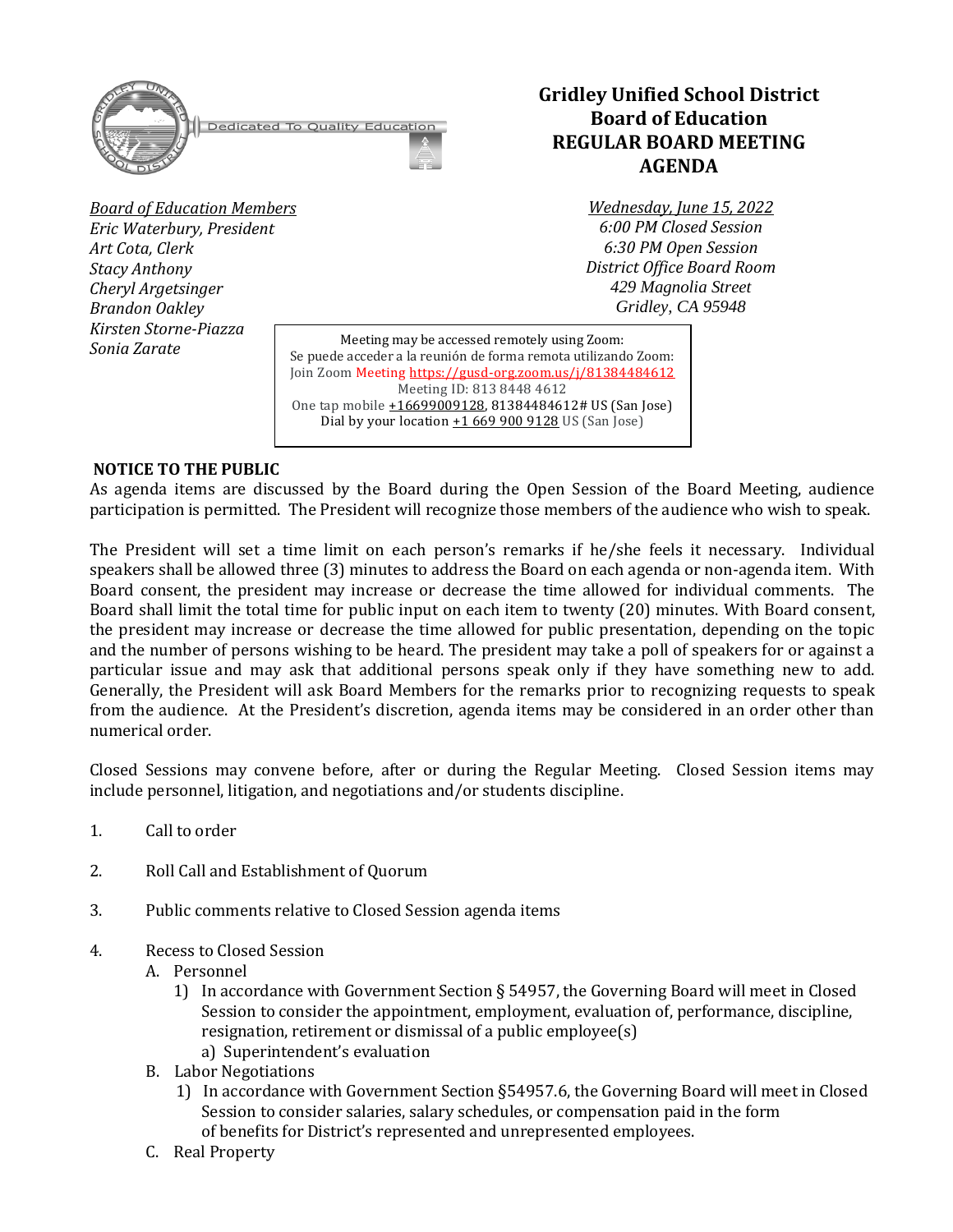- 1) Update on real property pursuant to Government Code §54956.8
- 5. Recall to Order
- 6. Pledge of Allegiance and Order of Agenda
- 7. Report from Closed Session
- **8. [Approve Board Resolution # 28-2122 honoring Tracy Howell for 20 years](http://www.gusd.org/documents/Agendas%20and%20Minutes/2021-22/June%2015%202022/8-BR-28-2122-Tracy-Howell.pdf) Action [of outstanding service and contributions to GUSD \(Eric Waterbury\)](http://www.gusd.org/documents/Agendas%20and%20Minutes/2021-22/June%2015%202022/8-BR-28-2122-Tracy-Howell.pdf)**

(BACKGROUND: Tracy Howell retired on October 31, 2021 and based upon her contributions to the district is deserving of the recognition and resolution.)

- ermies and the superintendent's Report in the set of the set of the set of the set of the set of the set of the set of the set of the set of the set of the set of the set of the set of the set of the set of the set of the 10. Comments from the Board of Trustees **Information** is the set of the Information 11. Comments from the audience (Items not included on the Agenda may be Information introduced by members of the audience; however, no formal action will be taken at this time.)
- 12. **INFORMATION ITEM(S):** 
	- A. [Conduct First Reading of Board Policies, Administrative Regulations and](http://www.gusd.org/documents/Agendas%20and%20Minutes/2021-22/June%2015%202022/12A-Board-updates-March-2022.pdf) [Exhibits updated March 2022](http://www.gusd.org/documents/Agendas%20and%20Minutes/2021-22/June%2015%202022/12A-Board-updates-March-2022.pdf) (Justin Kern)

(BACKGROUND: California School Boards Association provides districts with a recommended board policy manual and publishes legal updates for board policies. The attached Board Policies, Administrative Regulations and Exhibits needs to be approved to bring the district's policy manual up to date.)

B. Review Proposed 5<sup>TH</sup> [Grade Field Trip to the Shady Creek Outdoor School and Event](http://www.gusd.org/documents/Agendas%20and%20Minutes/2021-22/June%2015%202022/12B-Annotation-Shady-Creek.docx.pdf) [Center in May 2023](http://www.gusd.org/documents/Agendas%20and%20Minutes/2021-22/June%2015%202022/12B-Annotation-Shady-Creek.docx.pdf) (Joan Schumann)

(BACKGROUND: Formerly known as the *Woodleaf Outdoor Program*, the **Shady Creek Outdoor School** provides an outdoor learning experience that fully integrates social-emotional learning with NGSS science standards. Wilson Elementary proposes bringing this program back moving forward.)

C. [Public hearing to allow public input on the Original Budget for the 2022-23](http://www.gusd.org/documents/Agendas%20and%20Minutes/2021-22/June%2015%202022/12C-Annotation_Original-2022-23-Public-Hearing.pdf) school [year including substantiation of need for assigned and unassigned ending fund](http://www.gusd.org/documents/Agendas%20and%20Minutes/2021-22/June%2015%202022/12C-Annotation_Original-2022-23-Public-Hearing.pdf)  [balances in excess of minimum recommended reserves](http://www.gusd.org/documents/Agendas%20and%20Minutes/2021-22/June%2015%202022/12C-Annotation_Original-2022-23-Public-Hearing.pdf) (Heather Naylor)

(BACKGROUND: A public hearing must be held at each budget adoption to allow the public to comment on its contents. The budget will be brought forward June 29, 2022 for adoption.)

D. [Public Hearing to allow public input on the 2021-2024](http://www.gusd.org/documents/Agendas%20and%20Minutes/2021-22/June%2015%202022/12D-Annotation_LCAP-Hearing.pdf) Local control and Accountability Plan [\(LCAP\)](http://www.gusd.org/documents/Agendas%20and%20Minutes/2021-22/June%2015%202022/12D-Annotation_LCAP-Hearing.pdf) (Michael Pilakowski)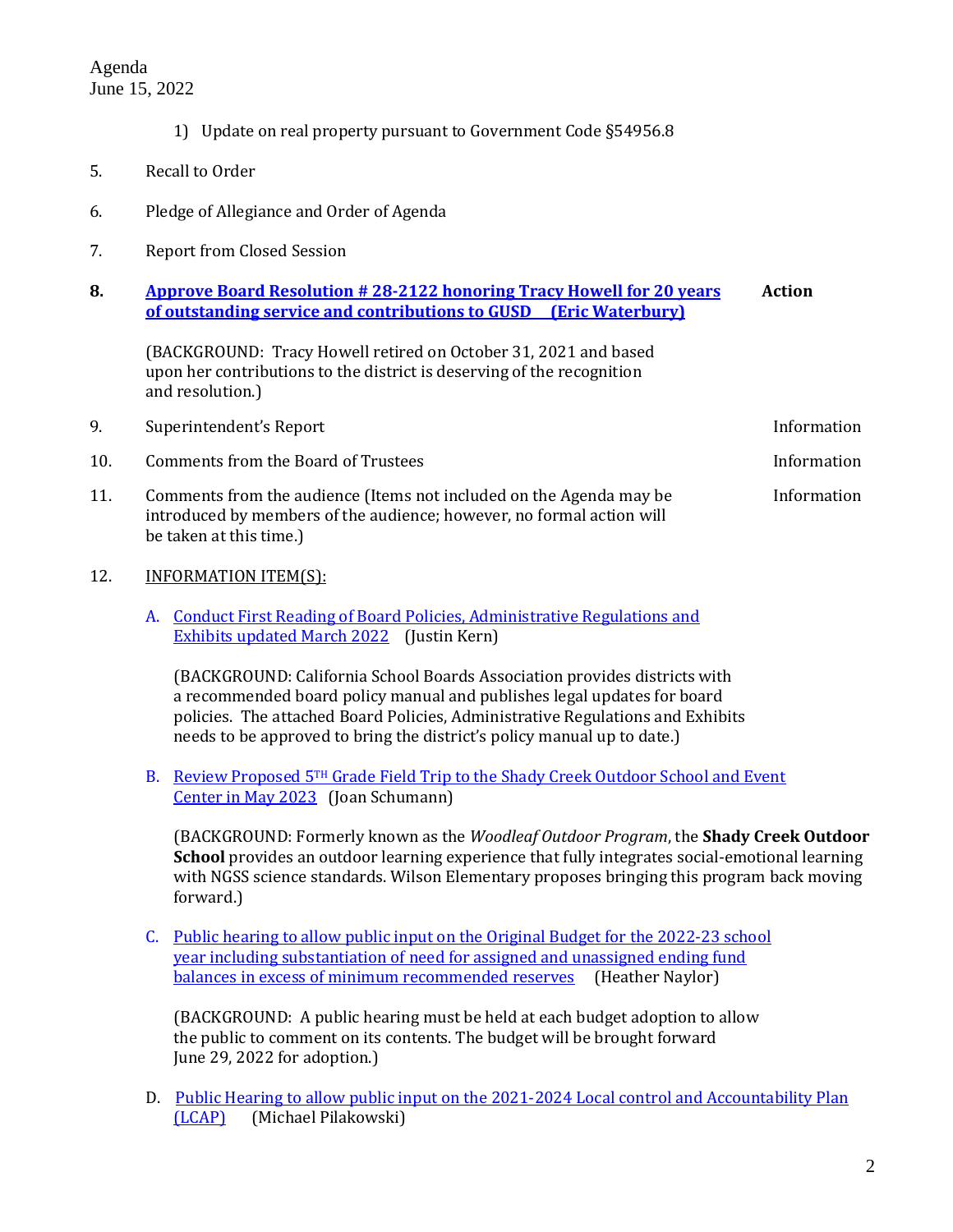(BACKGROUND: California requires all districts to complete a yearly three year LCAP which outlines planned uses of their Supplemental and Concentration dollars from the Local Control Funding Formula. The LCAP is then reviewed and updated yearly. LCAPs must be presented to the board in conjunction with the district budget for each school year for approval, following a public hearing.)

E. [Public hearing to allow public input on the Developer Fee Justification Study](http://www.gusd.org/documents/Agendas%20and%20Minutes/2021-22/June%2015%202022/12E-Developer-fee-public-hearing.pdf) (Heather Naylor)

(BACKGROUND: A public hearing must be held to allow the public to comment on the study's contents.)

# **13. ACTION ITEM(S):**

**A. Approve Board Resolution # 29 – [2122 Adoption of School Facilities Fee](http://www.gusd.org/documents/Agendas%20and%20Minutes/2021-22/June%2015%202022/13A-Annotation-BR-29-2122-Developer-Fee-Adoption.pdf)** (Heather Naylor) *(Developer Fee Study [available](http://www.gusd.org/documents/Agendas%20and%20Minutes/2021-22/June%2015%202022/13A-Annotation-BR-29-2122-Developer-Fee-Adoption.pdf) for public review at the District Office or [www.gusd.org\)](http://www.gusd.org/)* 

(BACKGROUND: Every two years the State Allocation Board sets a new maximum fee per square foot that school districts can impose on commercial and residential development within its boundaries. In order for school districts to charge the new fee level a developer fee study must be completed that quantifies the impact of residential and commercial development on school facilities. Once the need is determined by the study the Board must adopt a resolution to enact the higher fee for new development.)

**B. [Approve request of the County Superintendent to consolidate the next District](http://www.gusd.org/documents/Agendas%20and%20Minutes/2021-22/June%2015%202022/13B-Consolidate-Elections.pdf) election with other elections in November** (Justin Kern)

(BACKGROUND: The Board is required to approve a request in order to consolidate the district election with the upcoming countywide election.)

**C. [Approve Resolution Ordering Governing Board Member Election](http://www.gusd.org/documents/Agendas%20and%20Minutes/2021-22/June%2015%202022/13C-Order-of-Election.pdf)**  (Justin Kern)

(BACKGROUND: The Board is asked to approve this resolution to be in compliance with Ed Code 5000. The approval will require the county Superintendent of Schools to call an election.)

#### **D. Approve BR #30 - 2122 [Regarding Costs of Candidates Statement](http://www.gusd.org/documents/Agendas%20and%20Minutes/2021-22/June%2015%202022/13D-BR-30-2122-Candidate-Cost-Resolution.pdf)**  (Justin Kern)

(BACKGROUND: The Board is asked to approve this resolution to be in compliance with Ed Code 13307 – 133307.5. Each candidate for a position on the Governing Board shall be required to pay his or her pro rata share of the cost of printing, handling, translating and mailing of the candidate's statement.)

**E. Approve BR # 31 – [2122 Resolution Establishing Procedure in Case of](http://www.gusd.org/documents/Agendas%20and%20Minutes/2021-22/June%2015%202022/13E-BR-31-2122-Tie-Vote-Resolution.pdf) [Tie Vote at Governing Board Election](http://www.gusd.org/documents/Agendas%20and%20Minutes/2021-22/June%2015%202022/13E-BR-31-2122-Tie-Vote-Resolution.pdf)** (Justin Kern)

(BACKGROUND: The Board has the duty to resolve tie votes in governing board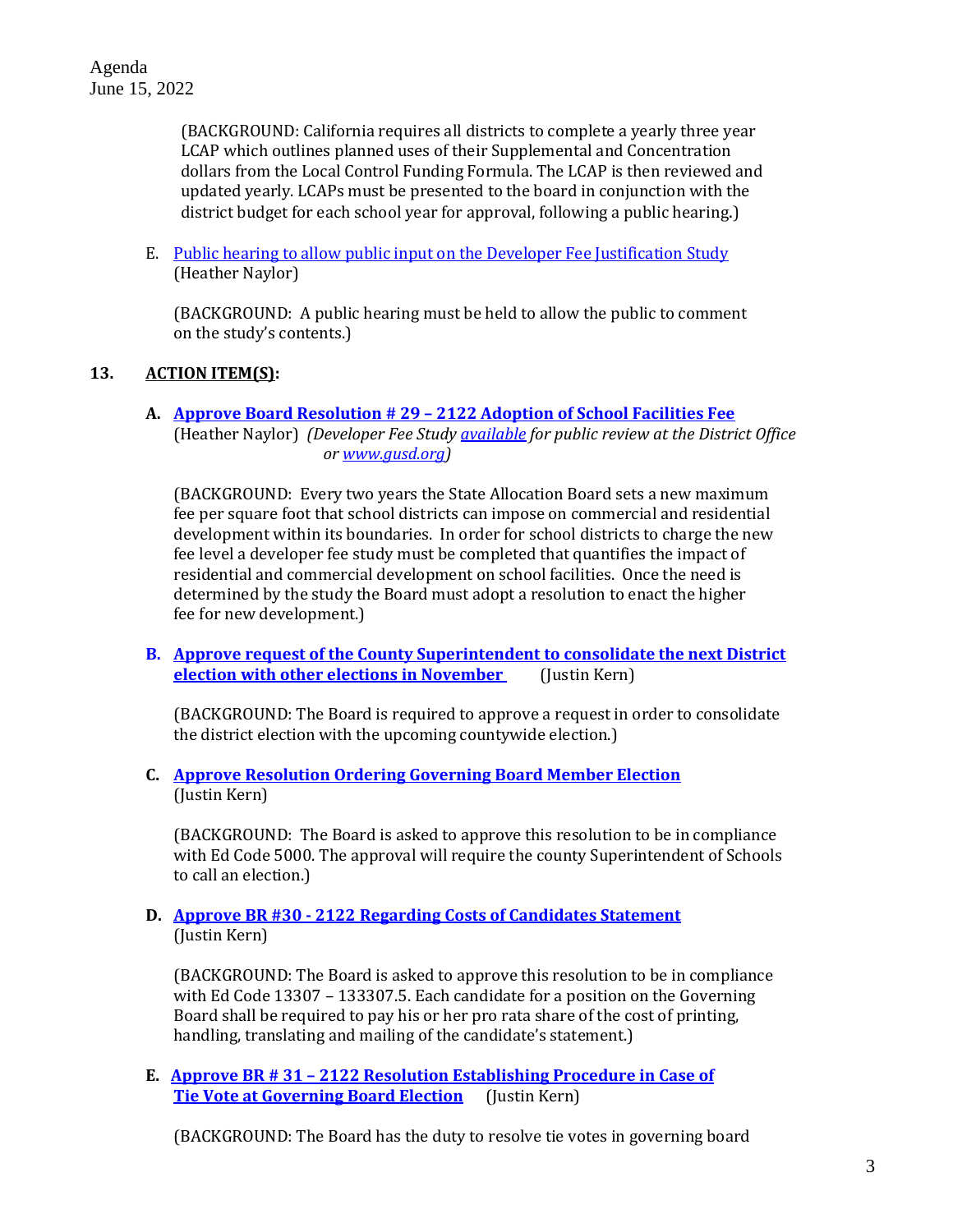election.)

## **F. [Approve BR # 32-2122 Declaring Rural Status for Purposes of Exemption](http://www.gusd.org/documents/Agendas%20and%20Minutes/2021-22/June%2015%202022/13F-BR-32-2122-Resolution-for-rural-status.pdf) [from Education Code Section 46148](http://www.gusd.org/documents/Agendas%20and%20Minutes/2021-22/June%2015%202022/13F-BR-32-2122-Resolution-for-rural-status.pdf)** (Justin Kern)

(BACKGROUND: Governor Gavin Newsom signed Senate Bill 328, authored by California State Senator Anthony Portantino, on October 13, 2019, which prescribes start times for secondary schools, beginning in the 2022-23 school year. Recognizing that schools in rural areas may have different needs than those in urban/suburban areas. Education CodeSection 46148 exempts rural school districts from the required start times.)

## **G. [Approve BR # 33-2122 ordering Election and Establishing Specifications](http://www.gusd.org/documents/Agendas%20and%20Minutes/2021-22/June%2015%202022/13G-BR-33-2122-Ordering-election-and-establish-specifications.pdf) Of the Election Order** (Justin Kern)

(BACKGROUND: The Board of Trustees has determined that Gridley High School within the Gridley Unified School District needs to be upgraded, repaired, improved, and better equipped to enable the District to maintain and enhance the educational opportunities of the students in the District.)

**H. [Approve 2022-23 Designation of California Interscholastic Federation](http://www.gusd.org/documents/Agendas%20and%20Minutes/2021-22/June%2015%202022/13H-Designation-of-CIF-representatives.pdf)  [Representatives to League](http://www.gusd.org/documents/Agendas%20and%20Minutes/2021-22/June%2015%202022/13H-Designation-of-CIF-representatives.pdf)** (Rikki-Lee Burresch)

(BACKGROUND: Nathan Link, GHS Athletic Director, is the primary representative for Gridley High School and Rikki-Lee Burresch, GHS Principal, serving as the alternate.)

## **I. [Approve Statement of Need for Emergency 30-Day Substitute Permits](http://www.gusd.org/documents/Agendas%20and%20Minutes/2021-22/June%2015%202022/13I-Statement-of-Need.pdf)**  (Julie Vang)

(BACKGROUND: The Annual Statement of Need must be filed at the school district office each year when employing holders of Emergency 30-Day Substitute Permits. It indicates that either no credentialed person is available or that those available are not deemed qualified for substitute teaching.)

**J. [Approve Declaration of Need for Fully Qualified Educators](http://www.gusd.org/documents/Agendas%20and%20Minutes/2021-22/June%2015%202022/13J-Declaration-of-Need.pdf)** (Julie Vang)

(BACKGROUND: The Declaration of Need (CL-500) is the annual form submitted to the Commission on Teacher Credentialing (CTC) by school districts that contains the employing agency's estimated number of Emergency Permits, Limit Assignment Permits and Internships that will be requested during the school year. In order to employ Interns and Permit holders districts must have a CL-500 on file with the CTC.)

# **K. [Approve new Certificated Management job description for Director](http://www.gusd.org/documents/Agendas%20and%20Minutes/2021-22/June%2015%202022/13K-Director-of-Alt-Ed-Sped-Job-Description.pdf) – Alternative Education and Special Education** (Julie Vang)

 (BACKGROUND: After careful evaluation and discussion, district administration has determined that the creation of a new position for a Director of Alternative Education and Special Education is needed to oversee the Alternative Education program and the special education program. A job description is needed for this new position.)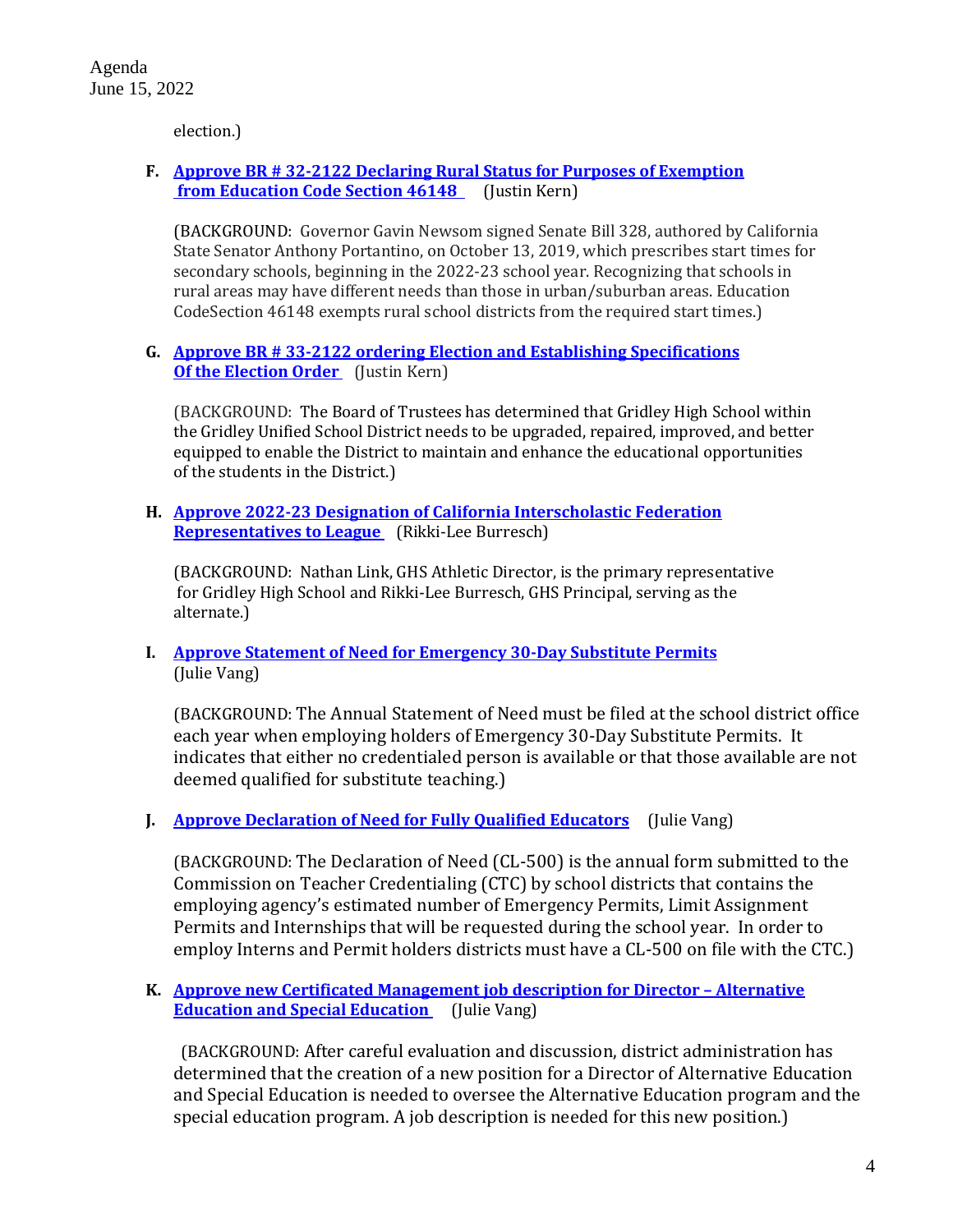**L. [Approve revision to Administrative Salary Schedule 2021-22](http://www.gusd.org/documents/Agendas%20and%20Minutes/2021-22/June%2015%202022/13L-Revision-to-administrative-salary-schedule.pdf)** (Julie Vang)

(BACKGROUND: The Administrative Salary Schedule is being revised to update current Administrative Calendars utilized by current positions or positions that have been identified as being needed in order to provide students and staff with appropriate support. )

#### **M. Approve Classified [job description for Counseling Assistant](http://www.gusd.org/documents/Agendas%20and%20Minutes/2021-22/June%2015%202022/13M-Counseling-assistant-job-description.pdf) – Secondary [Grades position](http://www.gusd.org/documents/Agendas%20and%20Minutes/2021-22/June%2015%202022/13M-Counseling-assistant-job-description.pdf)** (Julie Vang)

(BACKGROUND: After careful evaluation and discussion, district administration has determined that the creation of a new position for a Counseling Assistant – Secondary Grades. A job description is needed for this new position.)

**N. [Approve Classified job description for Car Van Driver/Custodian position](http://www.gusd.org/documents/Agendas%20and%20Minutes/2021-22/June%2015%202022/13N-Car-Van-Driver-Custodian-job-description.pdf)** (Julie Vang)

(BACKGROUND: After careful evaluation and discussion, district administration has determined that the creation of a new position for a Car Van Driver/Custodian position is needed to support the Transportation Department. A job description is needed for this new position.)

**O. [Approve agreement with Orrick, Herrington & Sutcliffe LLP \("Orrick"\)](http://www.gusd.org/documents/Agendas%20and%20Minutes/2021-22/June%2015%202022/13O-Annotation-Bond-and-Disclosure-Counsel-Services.pdf)  [for bond and disclosure counsel services in connection with the 2022](http://www.gusd.org/documents/Agendas%20and%20Minutes/2021-22/June%2015%202022/13O-Annotation-Bond-and-Disclosure-Counsel-Services.pdf)  [general obligation bond election and related bond issuances](http://www.gusd.org/documents/Agendas%20and%20Minutes/2021-22/June%2015%202022/13O-Annotation-Bond-and-Disclosure-Counsel-Services.pdf)** (Justin Kern)

(BACKGROUND: With few exceptions, each year for many years Orrick has been involved as bond counsel in more financings by principal amount than any other public finance firm in the country. Furthermore, Orrick has a particular dedication to the field of school finance. We work with school districts of every size, and we have assisted dozens of school districts in preparing their successful bond measures.

#### **P. [Approve SPSA for the following schools:](http://www.gusd.org/documents/Agendas%20and%20Minutes/2021-22/June%2015%202022/13P-SPSA.pdf)**

- **[Esperanza High School](http://www.gusd.org/documents/Agendas%20and%20Minutes/2020-21/June%2016%202021/2021_School_Plan_for_Student_Achievement_Esperanza.pdf) –** Maggie Daugherty
- **[Gridley High School](http://www.gusd.org/documents/Agendas%20and%20Minutes/2020-21/June%2016%202021/2021_School_Plan_for_Student_Achievement_GHS.pdf) –** Rikki-Lee Burresch
- **[Sycamore Middle School](http://www.gusd.org/documents/Agendas%20and%20Minutes/2020-21/June%2016%202021/2021_School_Plan_for_Student_Achievement_Sycamore_Middle_School_20210609.pdf) –** Kelly Haight
- **[Wilson Elementary School](http://www.gusd.org/documents/Agendas%20and%20Minutes/2020-21/June%2016%202021/2021_School_Plan_for_Student_Achievement_Wilson_Elementary_School_20210609.pdf) –** Joan Schumann
- **[McKinley Primary School](http://www.gusd.org/documents/Agendas%20and%20Minutes/2020-21/June%2016%202021/2021_School_Plan_for_Student_Achievement_McKinley_Elementary_School_20210611.pdf)** Kimberly Kemmis

(BACKGROUND: In order to meet regulatory compliance requirements at both the state and federal levels, school wide plans need to be annually approved by the local school board. Yearly approval of the Single Plan for Student Achievement (SPSA).)

**14. CONSENT AGENDA Action**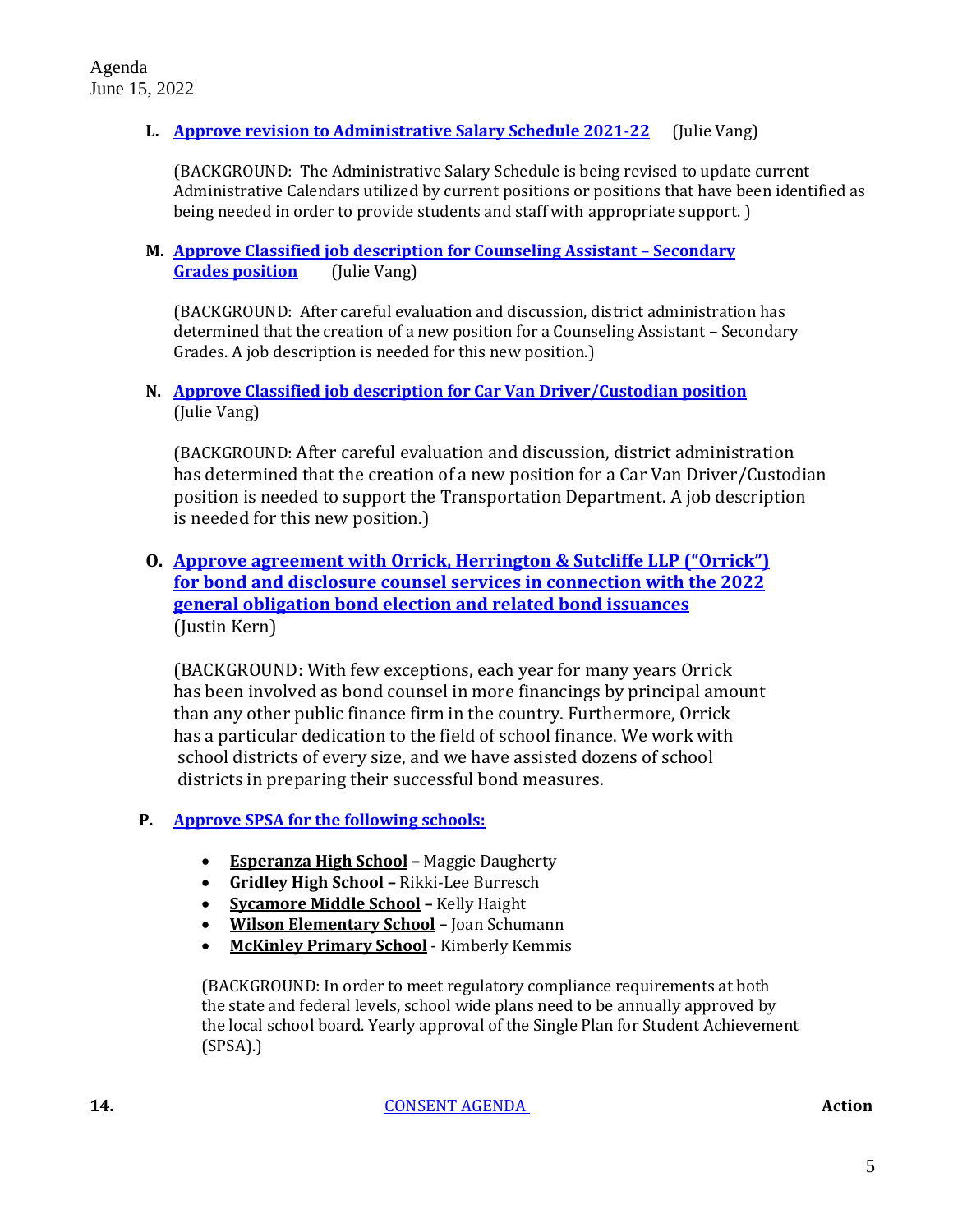The following items are to be considered as part of the Consent Agenda. A member of the Board of Trustees may request any items be pulled from the Consent Agenda for individual action. All remaining items may be approved by a single action of the Board. District administration recommends approval of the following Consent Agenda items, contingent necessary clearances prior to start.

- A. [Minutes of Regular Board Meeting of May18, 2022](http://www.gusd.org/documents/Agendas%20and%20Minutes/2021-22/June%2015%202022/Final-DRAFT-May-18-2022-Board-minutes.pdf)
- B. Personnel
	- 1) Certificated
		- a) Letter of resignation for Matt Reed, Agriculture Teacher (#148), 1.0 FTE at Gridley High School, effective June 11, 2022
		- b) Letter of resignation for Marcia Tarr, Elementary Teacher (#93), 1.0 FTE at Wilson Elementary School, effective June 11, 2022
		- c) Letter of resignation for Carey Beene, District Social Worker (#382), 1.0 FTE, Districtwide, effective June 11, 2022
		- d) Letter of resignation for Maggie Daugherty, Coordinator Alternative Education and Special Education (#5), Esperanza High School, effective July 1, 2022
		- e) Rescission of employment for Debbie Mattly, Summer School 3rd Grade Teacher, Wilson Summer School Program, effective May 25, 2022
		- f) Approve recommendation for appointment of Maggie Daugherty, Director Alternative Education and Special Education (#5), Esperanza High School, effective July 1, 2022
		- g) Ratify employment for Michaela Haemmig, English Teacher (#111), 1.0 FTE at Sycamore Middle School effective August 22, 2022
		- h) Ratify employment for Lori Bussard, Education Specialist (#152), 1.0 FTE at Wilson Elementary School effective August 22, 2022
		- i) Ratify employment for Dennis Jackson, Science Teacher (#95), 1.0 FTE at Wilson Elementary School effective August 22, 2022
		- j) Ratify employment for Connie Quist, Education Specialist (#121), 1.0 FTE at Sycamore Middle School effective August 22, 2022
		- k) Ratify employment for Rhiannon Treat, Summer School Administrator, 7 hours per day, for up to 9 days total, at Wilson Elementary School effective June 16, 2022 through June 30, 2022
		- l) Ratify employment for the following summer school certificated positions effective June 13, 2022 through June 30, 2022, contingent on student enrollment:

| Julie Taranto          | $\overline{\phantom{a}}$ | 3rd Grade Teacher, Wilson                                                                                 |
|------------------------|--------------------------|-----------------------------------------------------------------------------------------------------------|
| Lisa Pound             | ٠                        | Speech Language Pathologist ESY                                                                           |
| Rob Rethans            | ٠                        | Speech Language Pathologist ESY                                                                           |
| <b>Shannon McCamy</b>  | $\overline{\phantom{a}}$ | Special Projects Teacher                                                                                  |
| <b>Bernard Didario</b> | ۰                        | 5 <sup>th</sup> Grade Teacher, Wilson                                                                     |
|                        |                          | $A$ . The contract of $A$ is a set of $A$ is a set of $A$ is a set of $A$ is a set of $A$ is a set of $A$ |

m) Ratify employment for the following paid extra duty stipend and/or coach positions for the 2021-22 school year:

| $1 = 0$ chool $\gamma$ can $\gamma$ |                          |                                |
|-------------------------------------|--------------------------|--------------------------------|
| Amber Charter                       | $\blacksquare$           | <b>BTSA</b> (Induction) Mentor |
| Jennifer Denman                     | $\overline{\phantom{0}}$ | <b>BTSA</b> (Induction) Mentor |
| Andrea Earlee                       | $\overline{\phantom{0}}$ | <b>BTSA</b> (Induction) Mentor |

n) Ratify employment for the following paid extra duty stipend and/or coach positions effective the 2022-23 school year:

| Diana Pontarolo           | $\blacksquare$ | <b>BTSA</b> (Induction) Mentor   |
|---------------------------|----------------|----------------------------------|
| Amber Charter             | $\sim$         | <b>BTSA</b> (Induction) Mentor   |
| <b>Heather Frandrup</b>   | $\sim$ $-$     | Leadership Team Member, McKinley |
| Mike Erickson             | ۰              | <b>BTSA</b> (Induction) Mentor   |
| <b>Christine Santerre</b> | $\sim$         | <b>BTSA</b> (Induction) Mentor   |
|                           |                |                                  |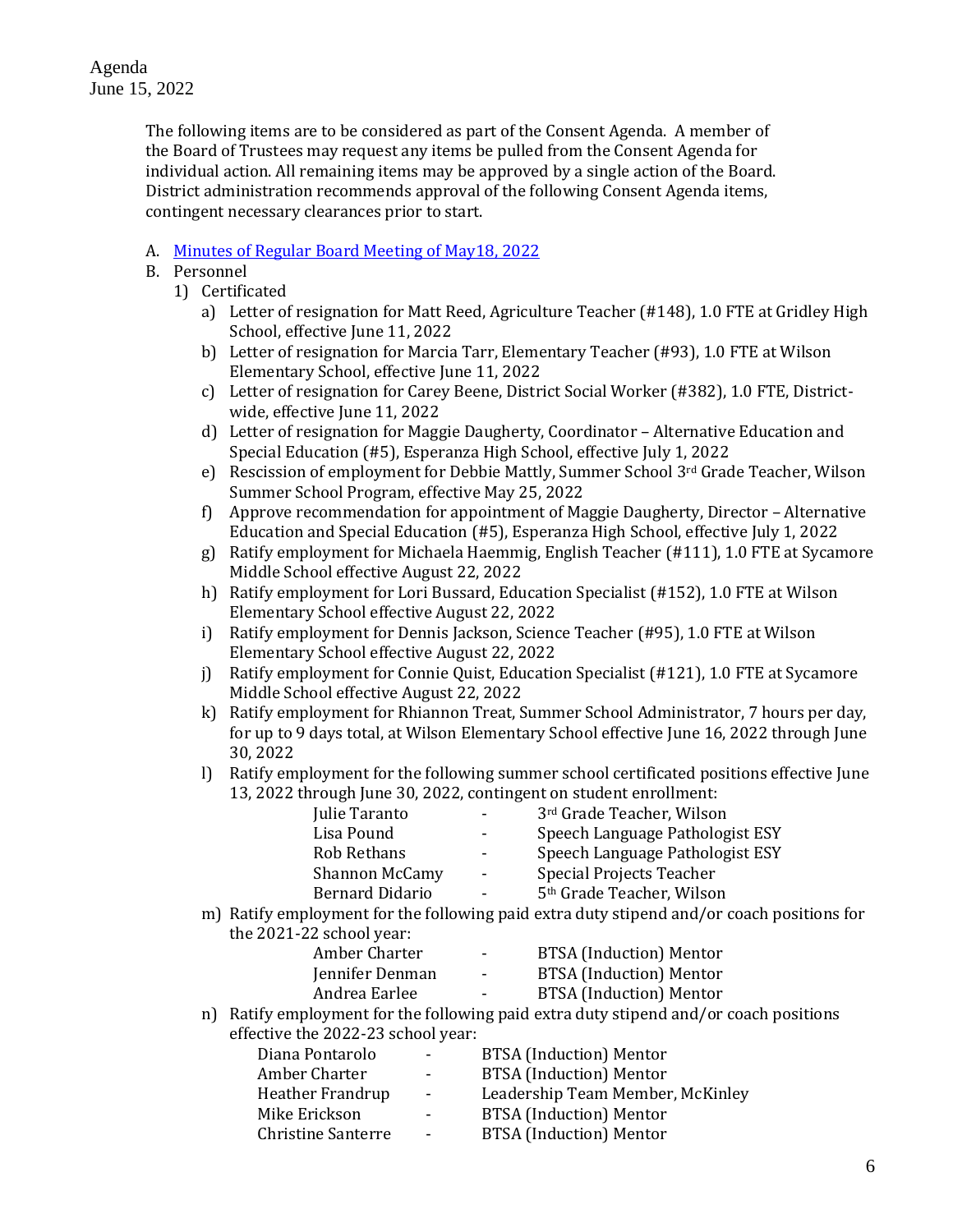| Suzanne Francis     | ۰      | <b>BTSA</b> (Induction) Mentor |
|---------------------|--------|--------------------------------|
| Anna Brink-Capriola | $\sim$ | <b>BTSA</b> (Induction) Mentor |
| Jennifer Denman     | ۰      | <b>BTSA</b> (Induction) Mentor |

- 2) Classified
	- a) Letter of resignation for Cameron Besser, Instructional Aide I (#208), 5 hours per day, 5 days per week at Wilson Elementary School effective June 11, 2022
	- b) Letter of resignation for Cameron Besser, Noon Duty Supervisor (#280), 1 hour per day, 5 days per week at Wilson Elementary School effective June 11, 2022
	- c) Letter of resignation for Graceanne Sanders, Instructional Aide, Specialized Classroom (#330), 4.25 hours per day, 4 days per week and 3 hours per day, 1 day per week (20 hours weekly) at Wilson Elementary School effective May 24, 2022
	- d) Letter of resignation for Crystal Berard, Instructional Aide I (#304, one-on-one support), 4.25 hours per day, 4 days per week and 2.75 hours per day, 1 day per week (20 hours weekly) at Wilson Elementary School effective June 11, 2022
	- e) Letter of resignation for Dawn Brynnan, Instructional Aide, Specialized Classroom (#264), 6 hours per day, 5 days per week at McKinley Primary School effective June 11, 2022
	- f) Letter of resignation for Cecilia Ramirez, Secretary II (#50), 8 hours per day, 5 days per week at Esperanza High School effective June 18, 2022
	- g) Approve recommendation to add new position for Maintenance / HVAC Technician, 8 hours per day, 5 days per week in the Maintenance, Operations and Transportation Department effective June 16, 2022
	- h) Approve recommendation to add hours to Harley Kennedy, Instructional Aide I (#404), from 3.5 hours per day, 5 days per week to 5.5 hours per day, 4 days per week and 4.5 hours per day, 1 day per week (total of 26.5 hours weekly) at McKinley Primary School effective August 29, 2022
	- i) Approve recommendation to continue and add hours to Noon Duty Supervisor position (#409), from 30 minutes per day, 5 days per week to 1 hour per day, 5 days per week at McKinley Primary School effective August 29, 2022
	- j) Approve recommendation to add new position for Instructional Aide I (#435, categorically funded), 3.5 hours per day, 5 days per week at McKinley Primary School effective August 29, 2022 through June 9, 2023
	- k) Approve recommendation to add new position for Instructional Aide I (#436), 5.5 hours per day, 5 days per week at McKinley Primary School effective August 29, 2022
	- l) Approve recommendation to add new position for Counseling Assistant Secondary Grades, 6.5 hours per day, 5 days per week at Sycamore Middle School effective August 29, 2022
	- m) Approve recommendation to continue and add hours to Rachele Oropeza, Instructional Aide I (#424), from 2.5 hours per day, 5 days per week to 3.25 hours per day, 5 days per week at McKinley Primary School effective August 29, 2022
	- n) Approve transfer request for Cameron Maynarich to Noon Duty Supervisor (#280), 1 hours per day, 5 days per week at Wilson Elementary School effective August 29, 2022
	- o) Approve recommendation to reclassify Angelica Hernandez, Office Clerk (#58), to Secretary I (#58), 8 hours per day, 5 days per week at Sycamore Middle School effective August 15, 2022
	- p) Approve recommendation to reclassify Janine Akin, Media Clerk (#231), to Office Clerk (#231), 4.75 hours per day, 5 days per week at Sycamore Middle School effective August 15, 2022
	- q) Ratify employment for the following summer school classified positions effective June 13, 2022 through June 30, 2022, contingent on student enrollment:

Ashley Nelson - Counseling Assistant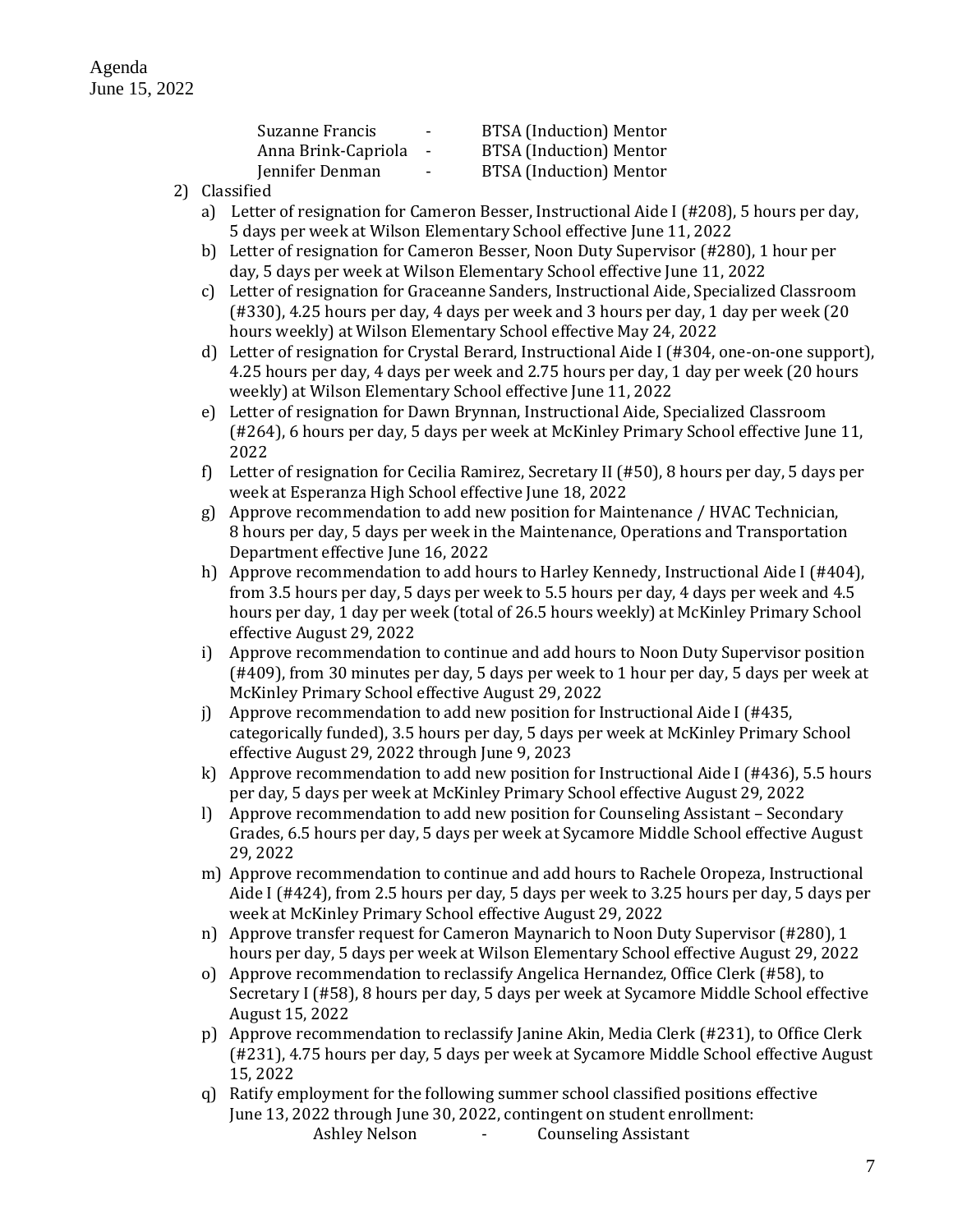|    | Alma Rodarte                                                                       |                          | <b>Bilingual Family Support Specialist</b>                                        |  |  |
|----|------------------------------------------------------------------------------------|--------------------------|-----------------------------------------------------------------------------------|--|--|
|    | Ariel Azevedo                                                                      |                          | <b>Instructional Aide I</b>                                                       |  |  |
|    | Ariel Azevedo                                                                      |                          | <b>Noon Duty Supervisor</b>                                                       |  |  |
|    | Lesley Martinez-Alejo -                                                            |                          | <b>Instructional Aide I</b>                                                       |  |  |
|    | Dawn Brynnan                                                                       |                          | <b>Instructional Aide I</b>                                                       |  |  |
|    | Dawn Brynnan                                                                       | $\overline{\phantom{a}}$ | Noon Duty Supervisor                                                              |  |  |
|    | Laura Ratana                                                                       |                          | <b>Instructional Aide I</b>                                                       |  |  |
|    | Lisa Pritchard                                                                     |                          | <b>Instructional Aide I</b>                                                       |  |  |
|    | Rosemarie Keene                                                                    |                          | Computer Tech/Library Clerk                                                       |  |  |
|    | Rasma LaBuff                                                                       |                          | <b>Instructional Aide I</b>                                                       |  |  |
|    | Rasma LaBuff                                                                       |                          | <b>Noon Duty Supervisor</b>                                                       |  |  |
| r) | Ratify employment for the following summer school classified positions effective   |                          |                                                                                   |  |  |
|    | June 13, 2022 through July 1, 2022, contingent on student enrollment:              |                          |                                                                                   |  |  |
|    | Marie Popejoy                                                                      |                          | <b>Bus Driver</b>                                                                 |  |  |
|    | Tracy Smith                                                                        |                          | <b>Bus Driver</b>                                                                 |  |  |
|    | Danika Smith                                                                       |                          | Car Van Driver                                                                    |  |  |
| s) | Ratify employment for the following summer student worker positions effective June |                          |                                                                                   |  |  |
|    | 13, 2022 through August 19, 2022:                                                  |                          |                                                                                   |  |  |
|    | Angel Heredia                                                                      | $\overline{\phantom{a}}$ | Student Worker (special projects)                                                 |  |  |
|    | Richard Villalobos                                                                 | $\overline{\phantom{a}}$ | Student Worker (special projects)                                                 |  |  |
|    | <b>Gunner Upton</b>                                                                |                          | Student Worker (special projects)                                                 |  |  |
| t) |                                                                                    |                          | Ratify employment for Cameron Maynarich, Instructional Aide I (#208), 5 hours per |  |  |
|    | day, 5 days per week at Wilson Elementary School effective August 29, 2022         |                          |                                                                                   |  |  |

- u) Ratify employment for Dawn Brynnan, Media Clerk (#234), 4 hours per day, 5 days per week at McKinley School effective August 15, 2022
- C. Over Night/Out of State Conference/ Field Trip Request
	- 1) To comply with Board Policy 6153, Board approval is required for all overnight fieldtrips. The following overnight fieldtrip is submitted for approval:
		- a) [National FFA Finals and Convention, Indianapolis, IN from October 23, 2022](http://www.gusd.org/documents/Agendas%20and%20Minutes/2021-22/June%2015%202022/Ag-overnight-trip.pdf)  October [30, 2022](http://www.gusd.org/documents/Agendas%20and%20Minutes/2021-22/June%2015%202022/Ag-overnight-trip.pdf)
		- b) [Feather River College Varsity Volleyball Team Camp, Quincy, CA from July 17, 2022](http://www.gusd.org/documents/Agendas%20and%20Minutes/2021-22/June%2015%202022/overnight-travel-Ayon-Volleyball.pdf)  [through July 20, 2022](http://www.gusd.org/documents/Agendas%20and%20Minutes/2021-22/June%2015%202022/overnight-travel-Ayon-Volleyball.pdf)
- D. Donations and Gifts
	- 1) To comply with Board Policy 3290, the Board and District appreciates and accepts the following donations:
		- a) To Gridley High School FFA from Oroville Ford, (National Foundation, FFA, Build Ford Tough Program) for \$500.00
- E. Contracts
	- 1) To comply with Ed Code 17604, no contract made pursuant to the delegation and authorization shall be valid or constitute an enforceable obligation against the district unless and until the same shall have been approved or ratified by the governing board, the approval or ratification to be evidenced by a motion of the board duly passed and adopted.
		- a) [EMCOR Services / Mesa Energy Systems, Inc. \(Sycamore Middle School\)](http://www.gusd.org/documents/Agendas%20and%20Minutes/2021-22/June%2015%202022/EMCOR-Sycamore-Middle-School-Walk-In-replacement-contract.pdf)
		- b) [Creative Designs Company, Inc. \(Sycamore Middle School\)](http://www.gusd.org/documents/Agendas%20and%20Minutes/2021-22/June%2015%202022/Creative-Design-Proposal-Epoxy-Coating.pdf)
		- c) [BCOE: Special Services contract, ELO-P \(Extended Learning Opportunity](http://www.gusd.org/documents/Agendas%20and%20Minutes/2021-22/June%2015%202022/BCOE-ELO-P-contract.pdf) [Program\)](http://www.gusd.org/documents/Agendas%20and%20Minutes/2021-22/June%2015%202022/BCOE-ELO-P-contract.pdf)
		- d) [Rose Wanken, School Psychologist](http://www.gusd.org/documents/Agendas%20and%20Minutes/2021-22/June%2015%202022/Rose-Wanken.pdf)
		- e) [Kelvin Education, Inc.](http://www.gusd.org/documents/Agendas%20and%20Minutes/2021-22/June%2015%202022/Kelvin-Education-Inc.pdf)
		- f) MOU [Additional Extra Duty Stipend](http://www.gusd.org/documents/Agendas%20and%20Minutes/2021-22/June%2015%202022/MOU-Additional-stipend.pdf)
- F. Surplus